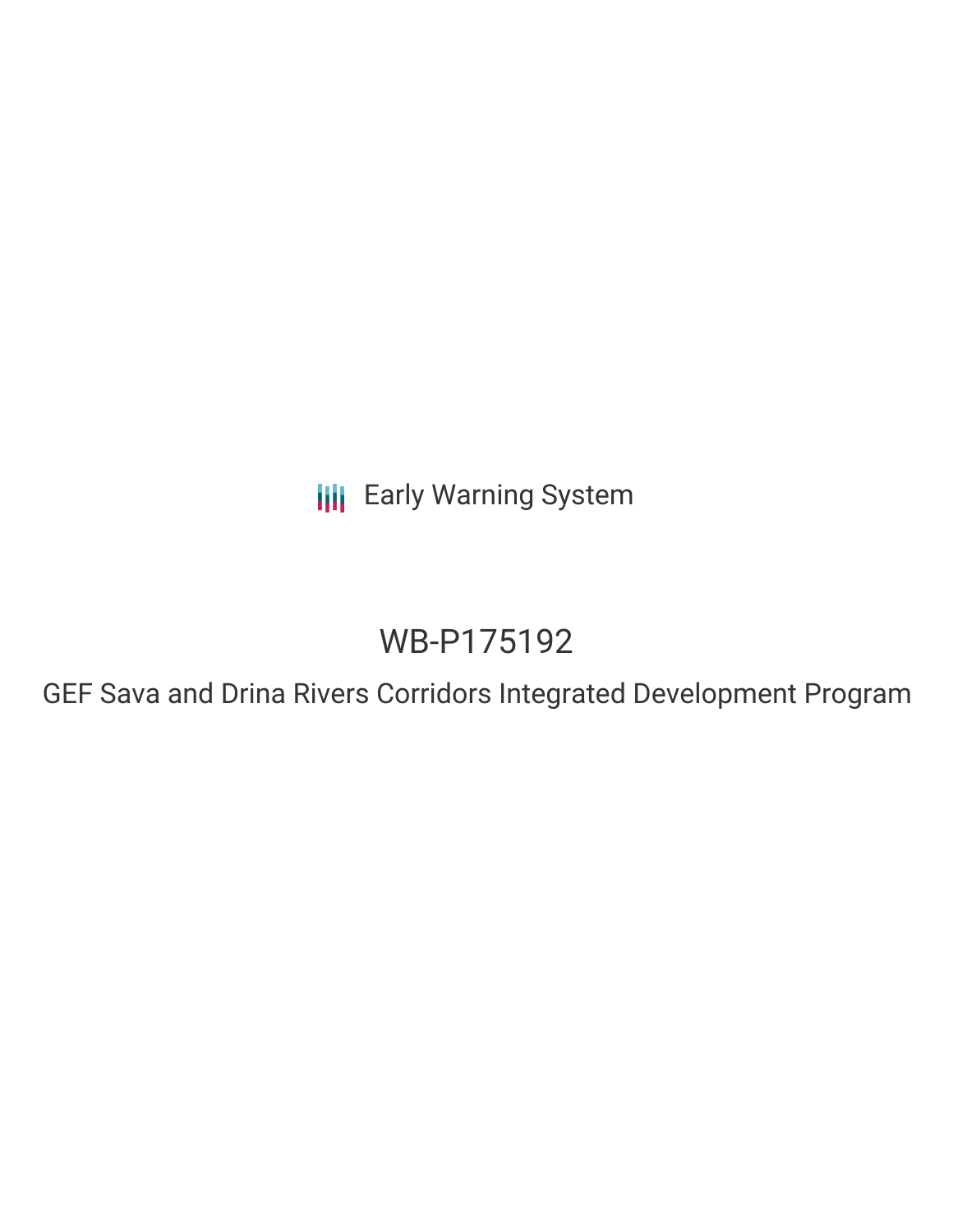

#### **Quick Facts**

| <b>Financial Institutions</b>  | World Bank (WB)                      |
|--------------------------------|--------------------------------------|
| <b>Status</b>                  | Proposed                             |
| <b>Bank Risk Rating</b>        | U                                    |
| <b>Borrower</b>                | <b>Government of Western Balkans</b> |
| <b>Sectors</b>                 | Water and Sanitation                 |
| <b>Investment Type(s)</b>      | <b>Advisory Services</b>             |
| <b>Investment Amount (USD)</b> | \$8.00 million                       |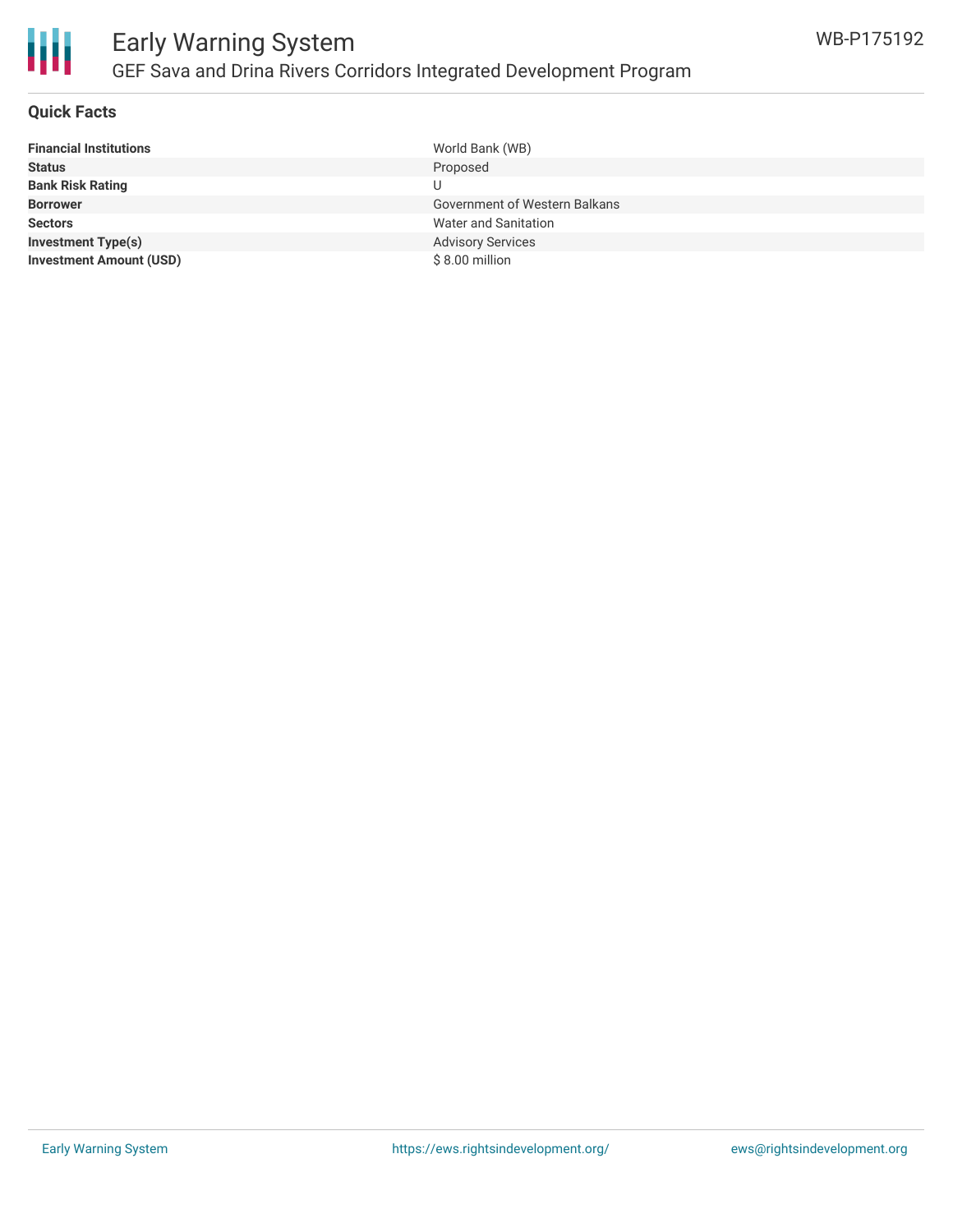

#### **Project Description**

This project is about the Integrated Development Program of GEF Sava and Drina Rivers Corridors in Western Balkans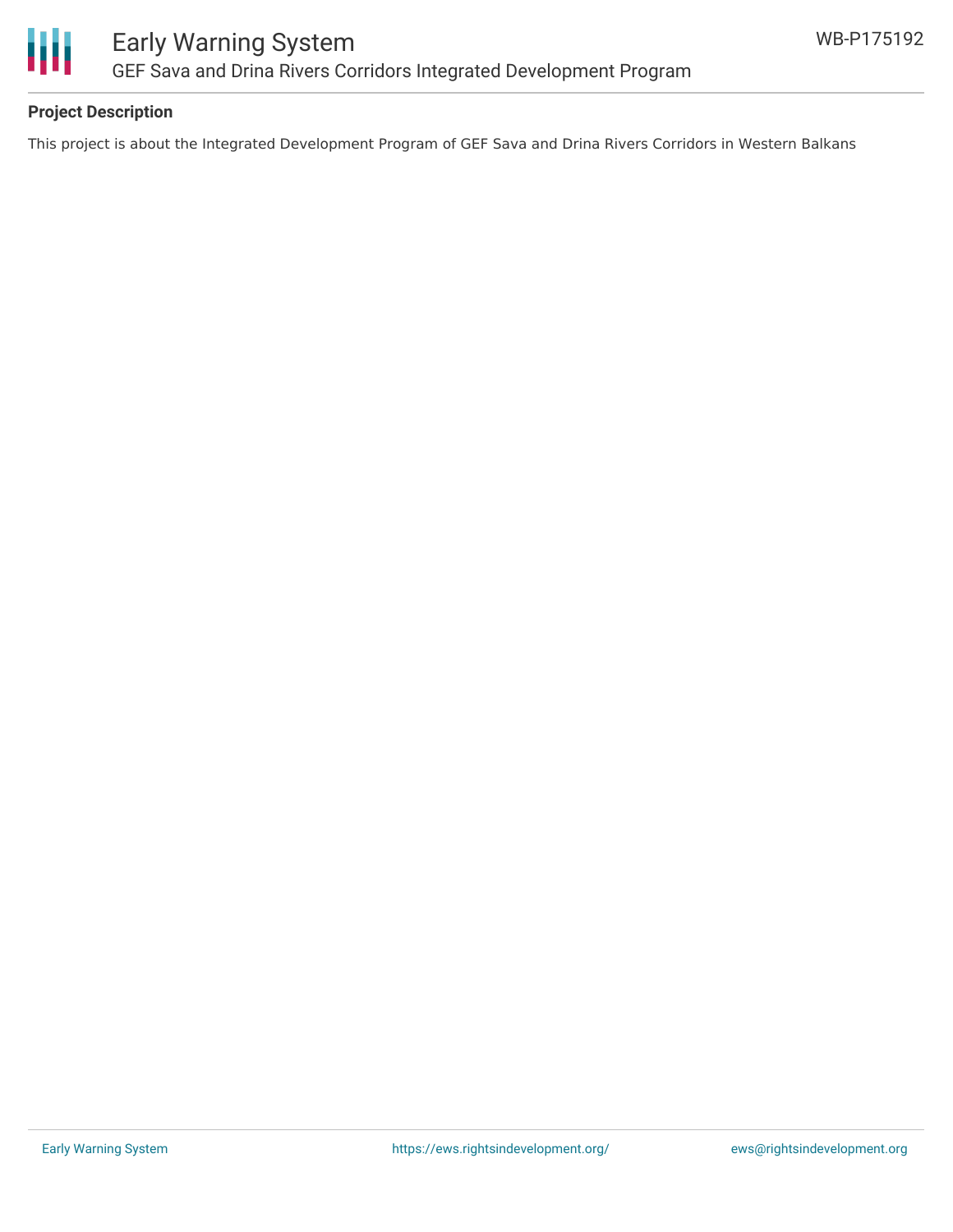

**Early Warning System Project Analysis**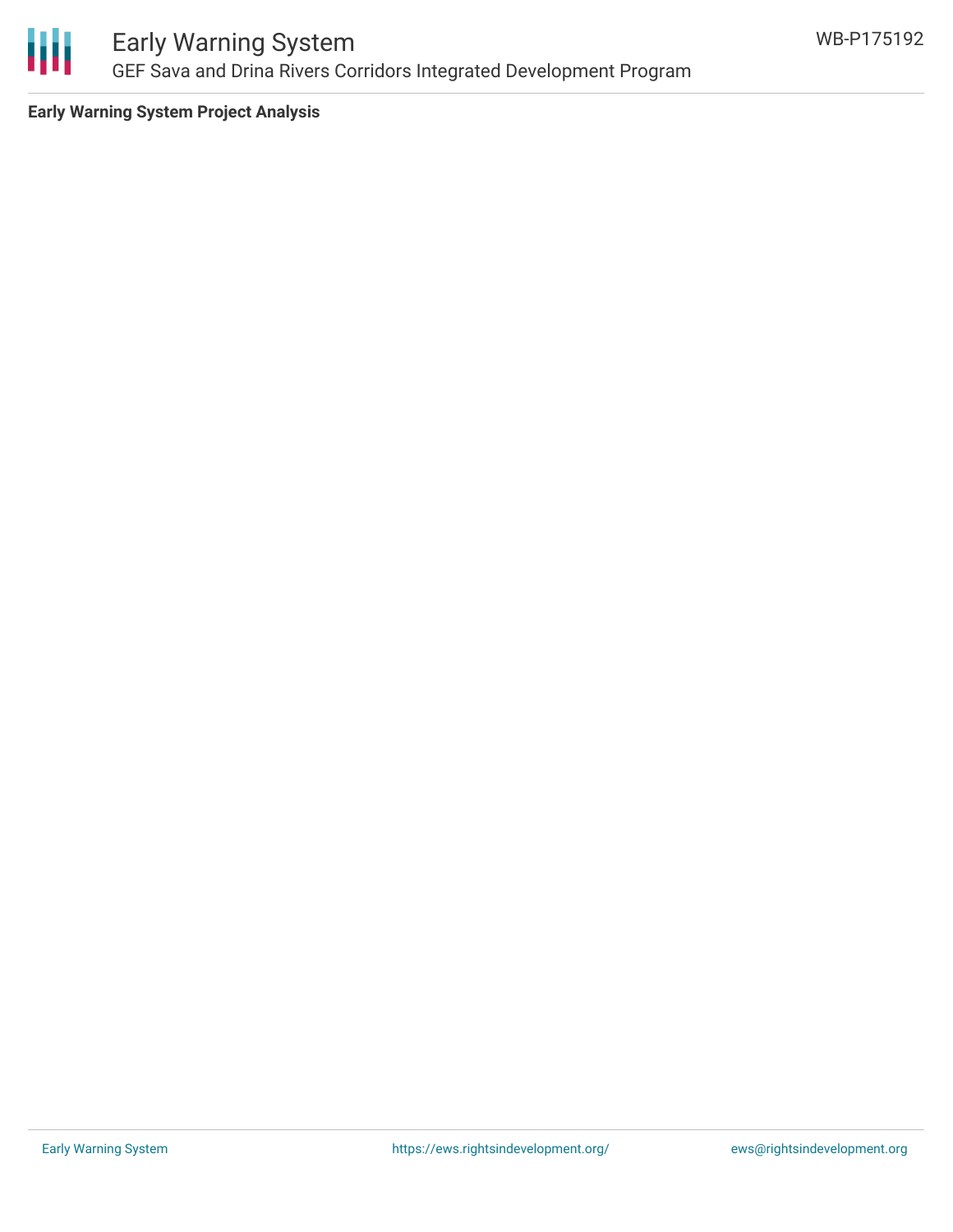

**People Affected By This Project**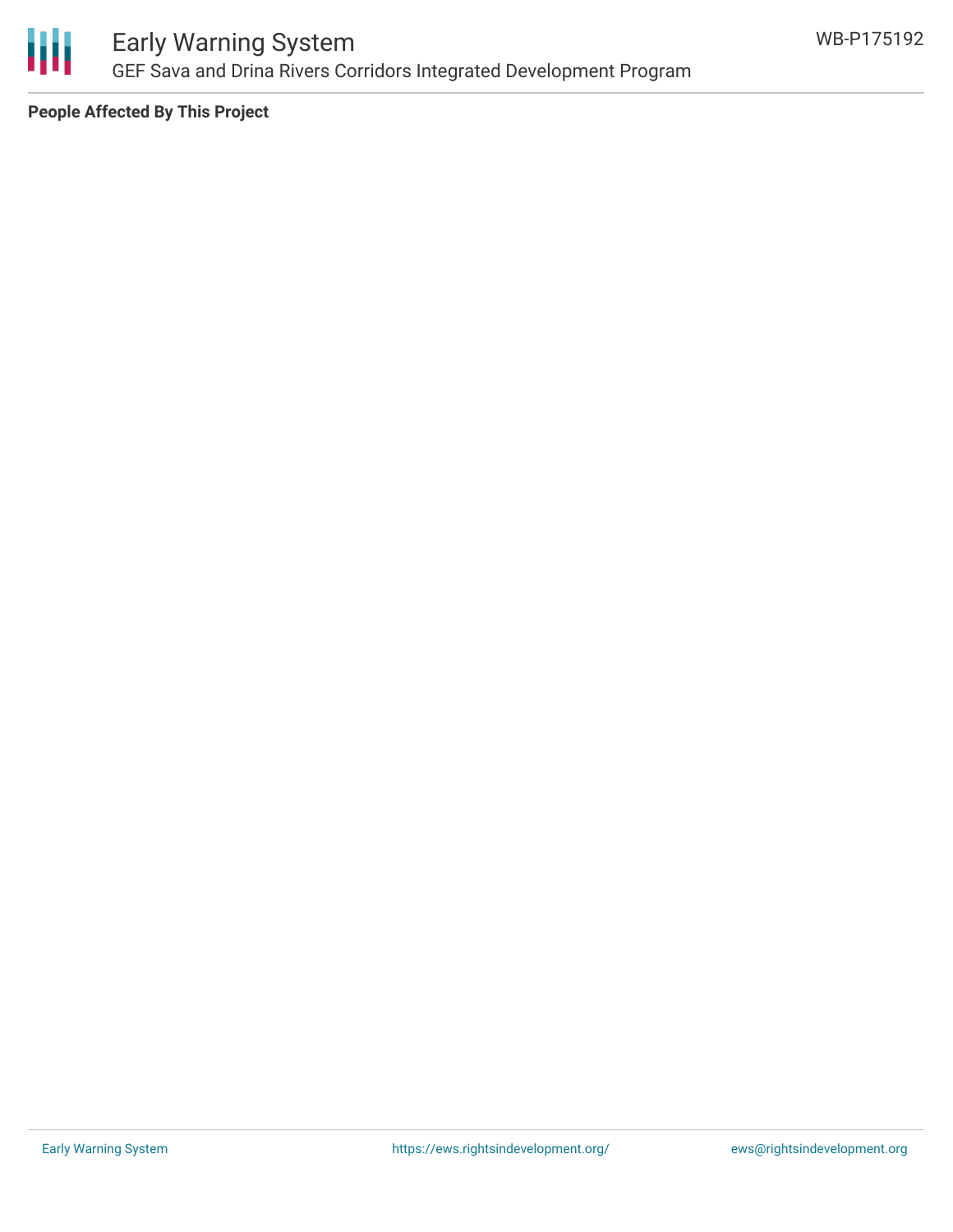

## Early Warning System GEF Sava and Drina Rivers Corridors Integrated Development Program

### **Investment Description**

World Bank (WB)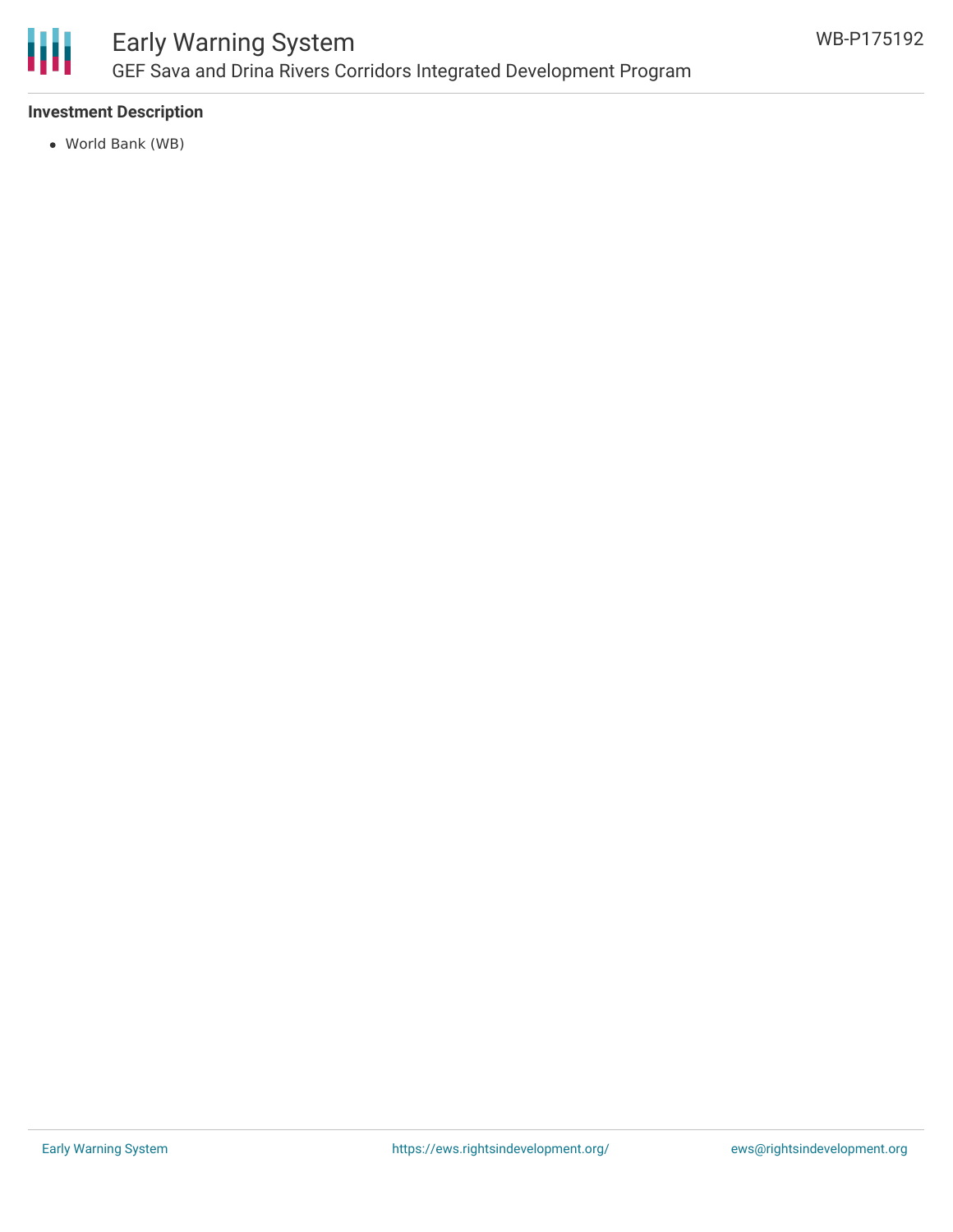

**Private Actor Relationship Private Actors Description**